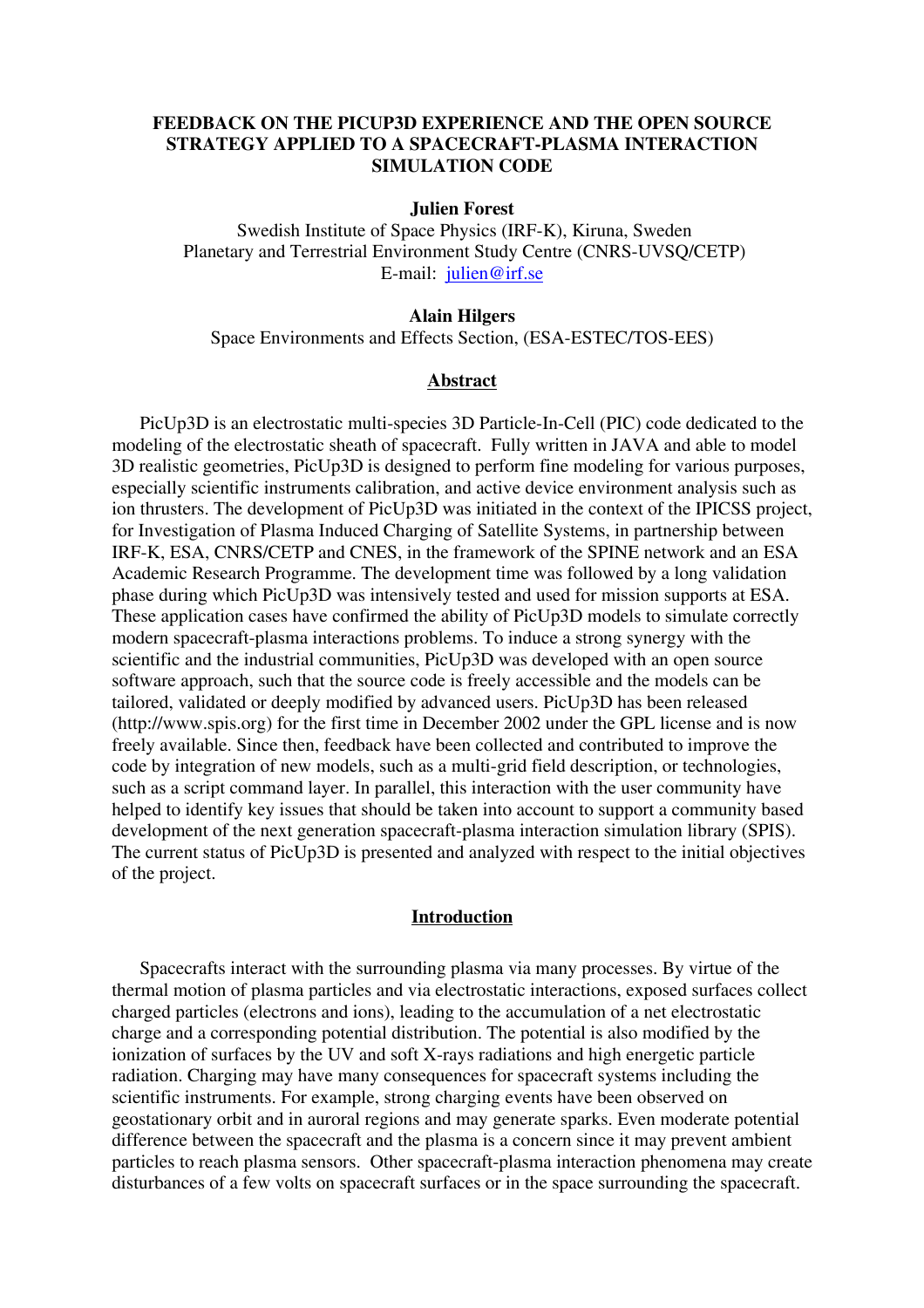For instance ion wakes are observed on low Earth orbit where spacecraft speed is mesothermal (i.e., higher than ion averaged thermal velocity but lower than electron averaged thermal velocity). The corresponding highly non-isotropic perturbations are difficult to model via analytical models. The need for in-flight plasma instrument calibration is now better perceived and detailed numerical simulations may clearly help to this [1,5].



**Figure 1. Sketch of surface processes which contribute to spacecraft charging.** 

On the technological side, new needs appear in Europe with the more common use of electrical propulsion (e.g. ESA missions GOCE and SMART-1). The interaction of the ion plume with the external environment (including the vehicle itself) constitutes a large and open domain of investigation. The new generation of high power solar arrays working with higher bus voltage presents new issues with risks of arcing and loss of power due to current leakage. These phenomena were not well modeled by the previous generation of charging codes and are still very challenging from the numerical point of view (e.g., complex processes involving various fields of physics, large range of scales) [cf 4, 8].

### **Historical Context and Approach**

These new challenging requirements have emphasized the need for new and advanced simulation codes, based on more detailed models and using modern computing technologies. Because new problems are in many cases multi-disciplinary, a very good visibility of the implemented models and the access to the code constitute a critical issue. One solution is the Open Source Software (OSS) approach, according to which software are released with their source codes. This approach may appear as a clear breaking with respect to the pre-existing culture in the domain of simulation codes, especially in an industrial context. However, this approach has existed in the academic world for more than thirty years and may also be an answer to some constraints in the industrial environment. This is somehow the approach that was adopted with the NASA-USAF charging code, NASCAP, except for its geographical restriction [7]. Because simulation software are complex and costly to develop and validate, an in-house team of developers remains generally too small in terms of manpower and knowledge and cannot develop a complete software by its own excepted in very big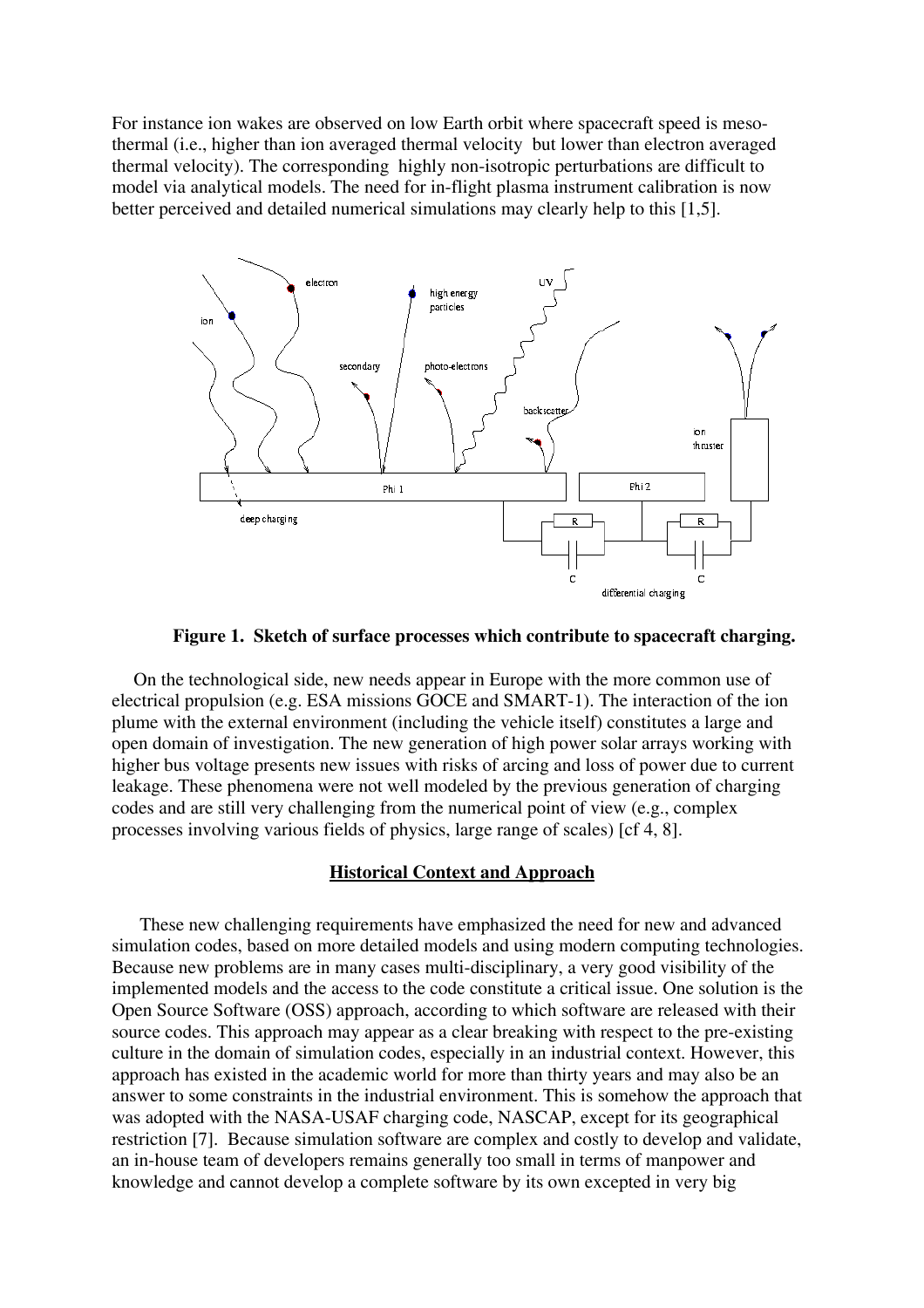companies. By sharing the development costs on one hand and gathering the complementary knowledge on the other one, the open-source approach should reduce the development, validation and maintenance cost. Last, the open source approach should also decrease the dependence on only one specialist and break the effect "one-code one-specialist" and by this extends the frequency of use and the lifetime of the code.

The IPICSS project, for Investigation of Plasma Induced Charging of Satellite Systems, was initiated at IRF-K in the framework a PhD scholarship (ESA Academic Research Programme) in summer 1999, in partnership between IRF-K, ESA, CNRS/CETP and CNES (academic grant). It was performed in the context of the SPINE network (see http://www.spis.org/spine/). The objectives of this project were to analyze in depth the new requirements for spacecraft-plasma interaction modeling especially from the scientific community (e.g. for instrument calibration, interpretation of observations) and the industry (e.g., for analyzing active device and electric thrusters) and to develop a simulation tools to meet such requirements.

One of the main outputs of IPICSS was the development of a new spacecraft-plasma interaction simulation software, called PicUp3D, able to model 3D realistic geometry for a broad range of time varying space plasma environment [2,3]. This new code includes advanced numerical kinetic models and takes advantage of new computing technology such as the Object Oriented Approach and modern hardware (PC clusters). PicUp3D was designed since the beginning in the perspective of an open source strategy and was officially released under the GPL license in December 2002. Since it has been made publicly available its uses has significantly progressed within both communities, scientific and industrial.

# **The PicUp3D Code, Models and Technologies**

Picup3D is based on a 3D electrostatic full multi-species Particles-In-Cell (PIC) model. The electrostatic potential is solved on a 3D Cartesian structured grid, using an optimized Gauss-Seidel iterative solver. An additional non-uniform static magnetic field can be taken into account. The motion of macro-particle is performed using a classic leap-frog scheme. The spacecraft is modeled using an unstructured meshing, allowing the possibility to optimize the surface meshing and facilitates the link with existing 3D modelers and Delaunay surface meshers. A very large range of plasma conditions may be taken into account, including non-Maxwellian sources (drifting or non-isotropic plasma). Currents of particles may be derived for each surface element.

PicUp3D is fully written in JAVA language and according to an Object Oriented Approach (OOA). The real reasons of this choice are directly related to the perspective of a public release and a future community based development. JAVA is a very popular language today, especially among the young generation of computer engineers. It benefits from the strong dynamics of the Web community and a large number of development tools and advanced libraries are freely available on the Net. The OOA allows a high modularity of the code and future extension by simple integration of new computing components (classes, methods). Actually, the OOA seemed especially appropriate for later insertion of new piece of codes by several developers. The rigorous and simple syntax of JAVA leads to more homogeneous, and then easier to maintain, codes than the C++ language.

Tests have been performed which demonstrate that JAVA programs are able to perform large numerical simulations with acceptable.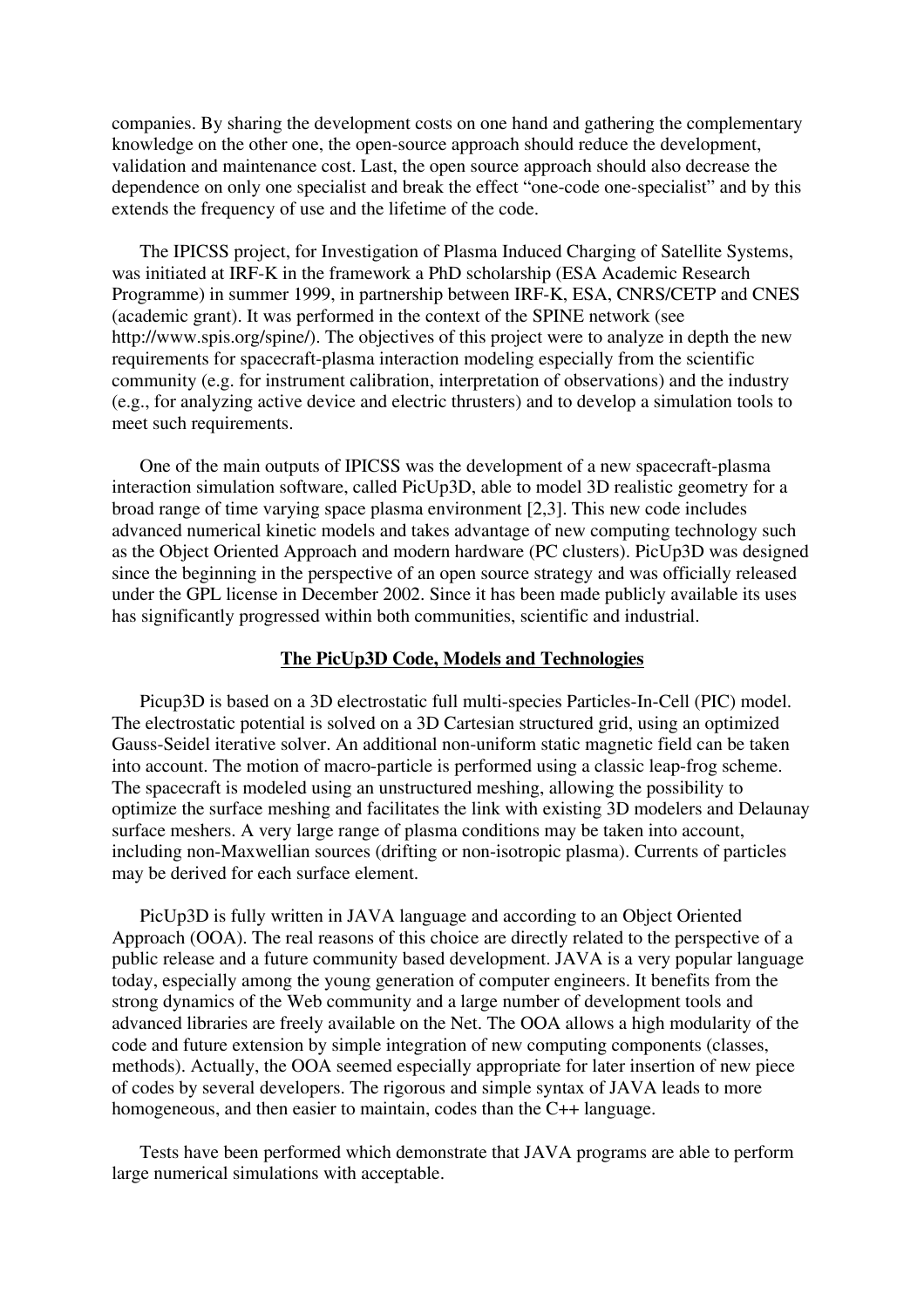

# **Figure 2. Comparative benchmarks between JAVA and C++ versions of the Poisson's solver implemented in PicUp3D.**

Comparative benchmarks (see Figure 2) shows that for critical modules as the Poisson's equation solver, the JAVA byte-coded version of the code is about twice slower than its smaller than the time usually spent by the user to modified or adjust code parameters before a run for standard problems (typically a few days). The performance of the latest version of the GN U compiler, GCJ, able to compile JAVA source codes into native executable codes, has also been explored. In this case, the JAVA code performances become almost equivalent to the C++ ones and is even surprisingly sometimes faster than  $C++$ . This seems very promising native equivalent written in C++. The corresponding run duration increase is nevertheless and opens new possibilities for very large simulations with JAVA codes.

PicUp3D and its main library are completed by a set of pre and post-processing tools. A script layer, based on Jython, is under implementation in order to facilitate the access to the low level numerical methods via modules that can be called and manipulated directly by the user in a console mode.

accuracy of the code. Tests have confirmed that an accuracy better than  $10\%$  on potential and current on Langmuir's probe could be achieved [2]. Picup3D has been validated with several Langmuir's probe test case simulations (potential map, current-tension characteristics). The results were compared against Langmuir probe theory and outputs from other validated codes. A specific effort was dedicated to evaluate the

Problems requiring runs on grids larger than  $150<sup>3</sup>$  mesh nodes and with more than 6 millions of particles have been successfully modeled in support to some ESA missions [4,9,10].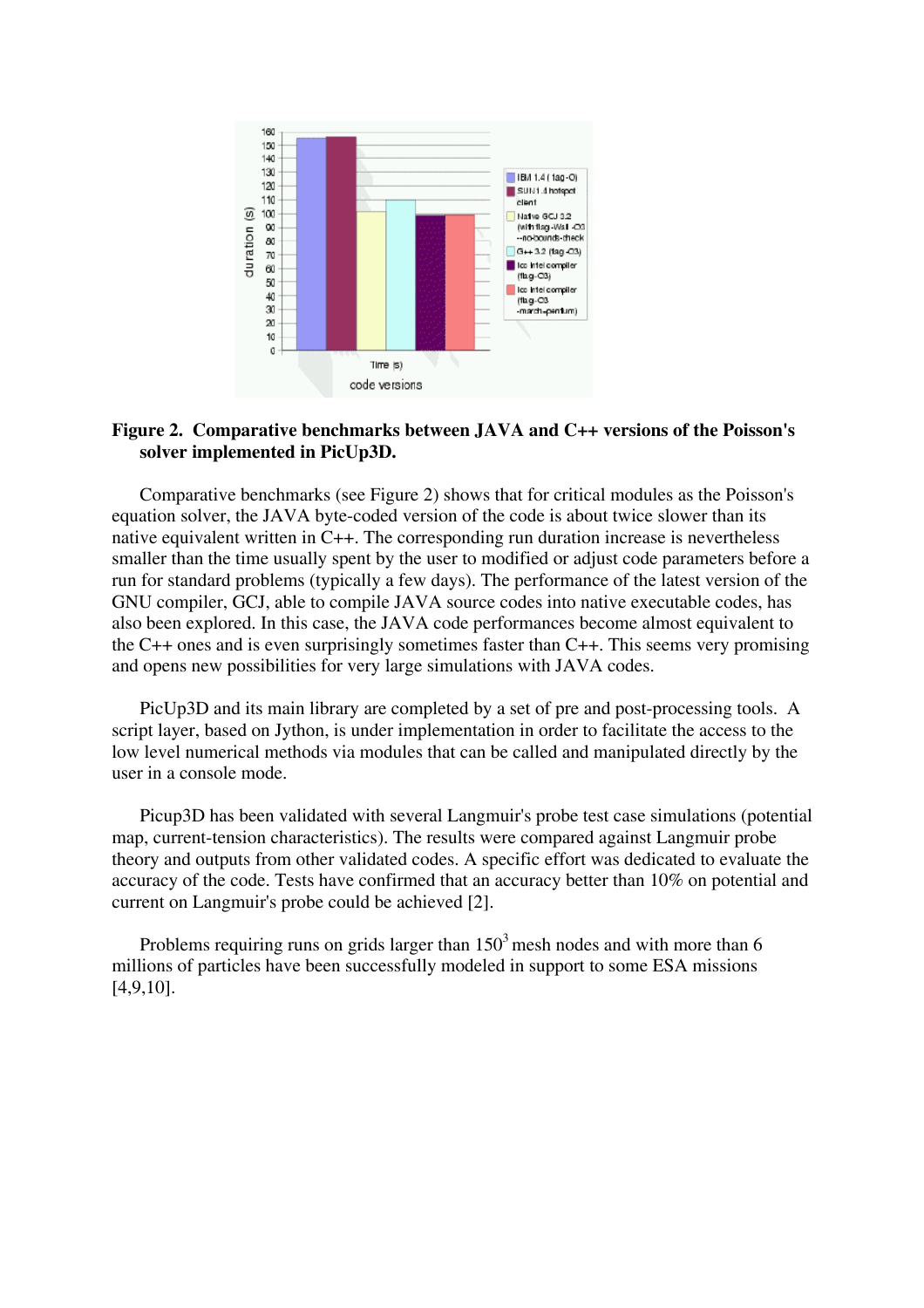

**Figure 3. Photo-electron cloud attracted by the ion emitter (ASPOC) plume on the ESA CLUSTER-II mission [10].** 

### **Open Source Strategy**

It has appeared from previous experiences, that a public release of an open source software should respect a set of rules to be successful. First of all, the released code should satisfy well-defined need. Generally, OSS are initiated by a reduced team of initial developers (kernel-team hereafter) until the development reaches a "critical mass" when the code is able to perform a minimum set of the required functionalities. The date of release in the development time-line is very variable depending on the objective of the software and its related communities. A project may have interest to be released the earliest possible to benefit from the community dynamics and inputs. Conversely, in some area it is better not to release the software before enough validation has been performed to create confidence on the applicability of the code. Another criteria of maturity is the characteristic time to install and learn how-to-use the code for a new user. If the learning curve is prohibitively long, the software will be rejected by the community. Presumably, the need to stimulate codevelopment from community members not belonging to the kernel team set even more constrained on the required maturity and structure of the code before release. These aspects are critical for the dynamics of a community-based development.

A Gant's diagram corresponding to the evolution of the PicUp3D project is shown on Figure 4. There are two well identified phases in the project. The first one, before the first release, corresponds to the design and the development of the simulation kernel. This was done by a very small team, typically one to three developers at a given time with the contribution of a few experts for validation which were performed in short iterative sequences most of the time on the complete chain of the simulation but lead sometimes to drastic revisions of some modules.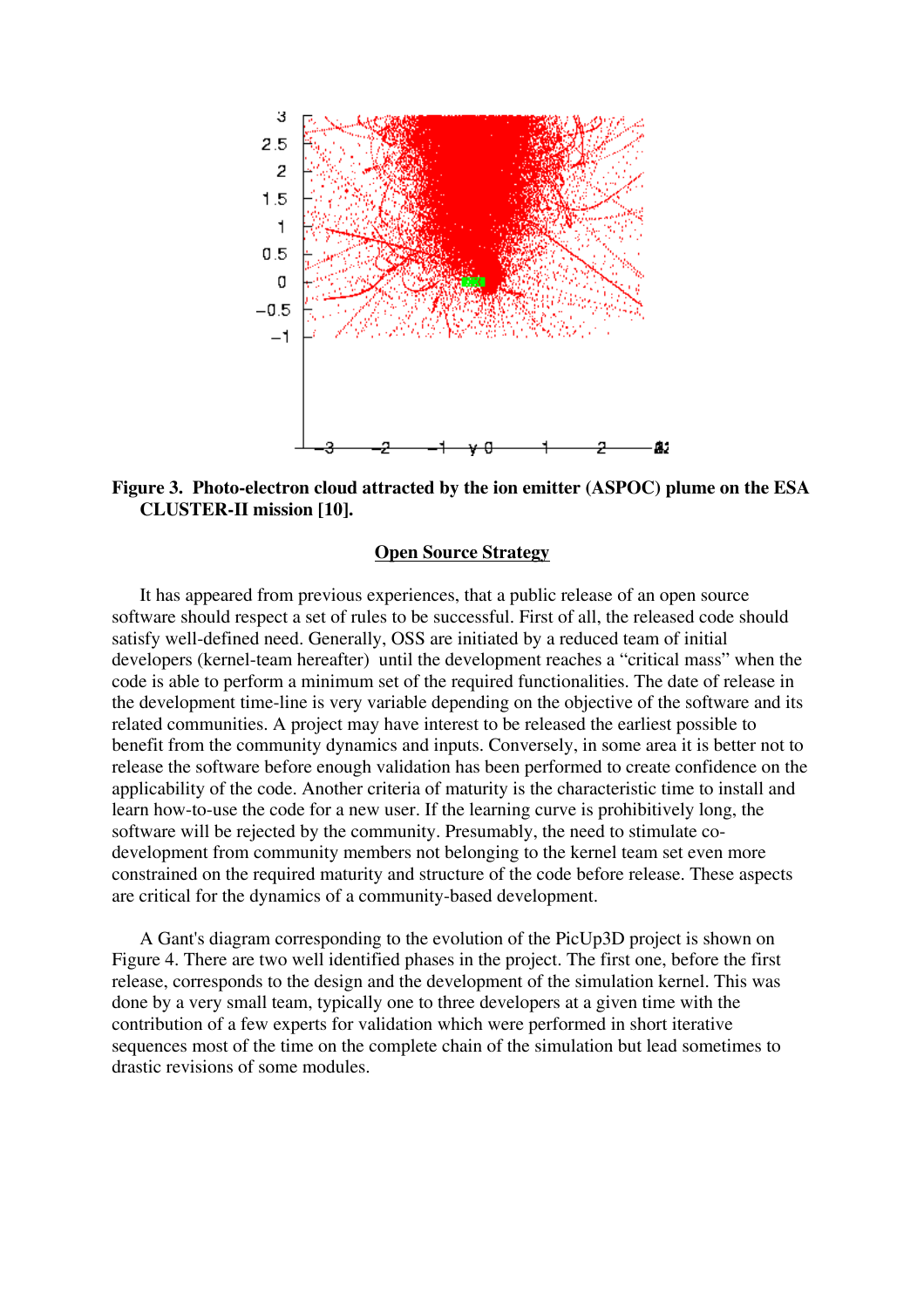

**Figure 4. Gant's diagram corresponding to the evolution of the PicUp3D project.**

At the date of the first release, the simulation kernel of PicUp3D was fully operational and had been already applied for problem solving in an operational context. The second phase, is based on a broader community contribution and has already seen improvement in terms of new models (new photo-electrons emission, multi-grid modules) or specialization of the code. During this phase, the initial effort of the kernel team has to be progressively reoriented from the pure development toward the management of the community, the integration and the validation of the external contributions.

The last critical point is the choice of the license and the ownership of the intellectual rights. At the opposite of what is generally believed, the open source software approach does not imply that authors loose their intellectual property rights which should be defined carefully in relation with an appropriate license. A community-based development is based on an agreement and the choice of the license is essential. For PicUp3D distribution, it has been decided to use the well known GPL license which forces any software derived from PicUp3D to be distributed under the same license. The advantage of this license is that it tends to increase the resources available to the community of users and developers without discrimination.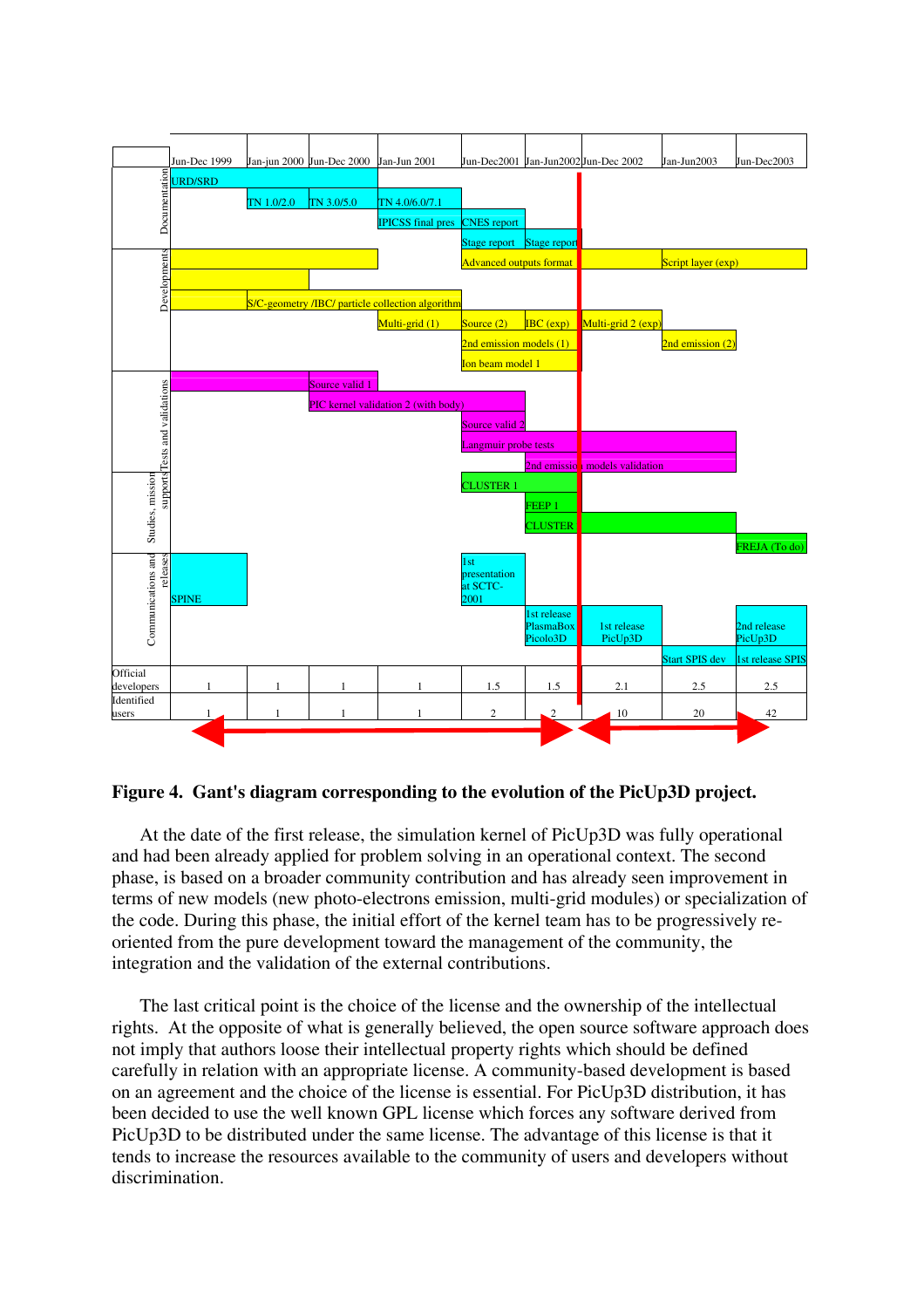### **PicUp3D Community Description and Feedback**

PicUp3D and its derived versions (PlasmaBox and PicOlo3D) have been directly downloaded from the official web site by about 65 different users in less than 6 months. This is more than the community of users identified within the Spacecraft Plasma Interaction Network in Europe (SPINE) which consist of a few tens of members (www.spis.org/spine).





The geographical distribution of locations from where code downloads have been performed is shown on Figure 5. It shows th at PicUp3D was mainly downloaded from western European countries (mainly EU) with (about 57  $%$  of the downloads), followed by USA  $(-11\%)$ . Eastern European and Asian countries together represent 21 % of the downloads. The high representation of western European countries is probably due in part to the active promotion made within the SPINE network. About 11  $%$  of the downloads were performed without that any official identification has been provided. A majority of registered users expressed the wish to be kept informed of the future evolutions of the project.

The number of downloads according to academic organisations versus commercial companies is shown on Figure 6. It shows an almost even distribution with a slight advantage for the academic world  $(47\%$  against  $40\%)$ . This even distribution constitutes a real success reg arding the initial goals of the project. It is difficult, however, to know how many downloads correspond to real applications and whether the applications have been extended beyond the spacecraft-plasma interaction domain.



**Figure 6. Academic versus commercial companies distribution of downloads**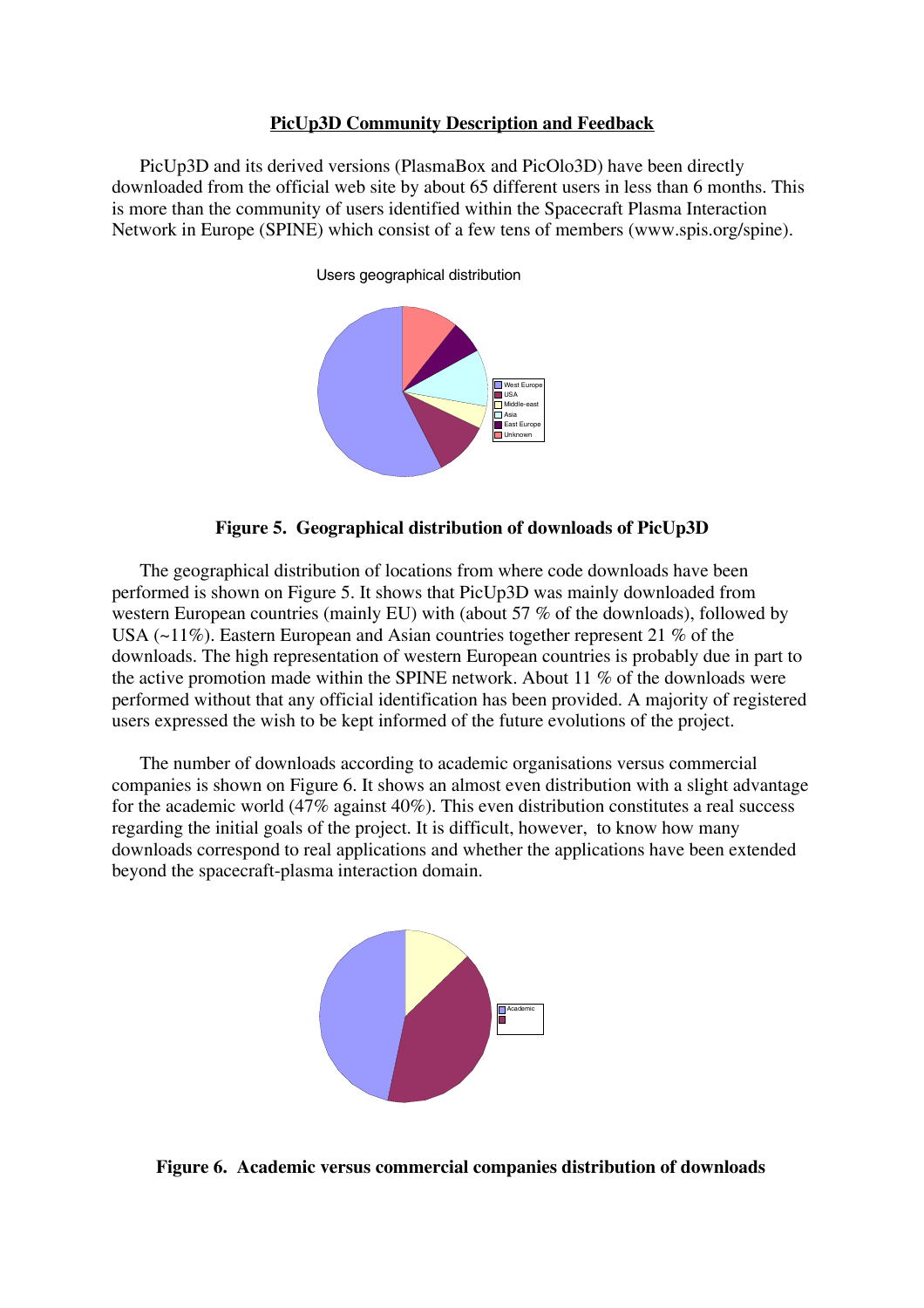The feedback from the community is mainly organised through the SPINE meetings where discussion on the relevant issues can take place. The feedback takes several aspects ranging from provision of piece of new code to bug reports. Significant contributions have been done on multi-grid algorithm, secondary emission improvement. Ongoing analyses are being performed to take into account wire structures, wakes, magnetic field effects and to shorten computation time to reach equilibrium. It must be noted, however, that most of these activities are mainly funded via similar sources as the kernel team. A substantial feedback is also provided by the analysis and critics of the code by the users, regarding the models, the computing implementation and the user interface. PicUp3D, like many research codes, is still a prototype and is sometimes difficult to ins tall and use. This is also partly due to the lack of official documentation (not released yet). Critics regarding the computing aspect may take various forms, from the simple bug report to a complete proposition of alternative design. The research of the inter-compatibility with another project is a very efficient way of contribution. It requires re-engineering of both codes, allows the quick introductions of new functionalities. The interaction users-developers on the basis of the first released version constitutes a very good source of new user requirements and may lead to define functional specifications of a new version or a new code. This is especially true in case of iterative development, or "development in spiral", typical of community based software development.

### **Future of PicUp3D**

The observations made in the previous section show that the public release of a scientifi c code may actually help to increase the dynamics of a scientific community and that PicUp3D has played and may continue to play an efficient role in the development of the SPINE community. Initially designed as a simple technological demonstrator, PicUp3D's life lasted already longer than expected. It is now adopted by a large community which may even extend outside the boundaries of the SPINE network. Its development phase as an exclusively in-house code is now finished. A new phase is opening, based on the participation of the user and developers community. It is expected that the main effort in the SPINE network will be progressively dedicated to the future SPIS library of codes [8]. As a result PicUp3D will ke ep a simple structure and its distribution and installation will continue to be very simple. It is foreseen that it will be used as an educational tool by academia. In the very near future , it will assure a progressive transition of the community toward SPIS. In this perspective, PicUp3D has been imbedded in the first release of the SPIS-UI framework of the SPIS project [8]. T he pre and post-processing tools will provide extended CAD capabilities and better surface meshing to PicUp3D (see Figure 7). Eventually, based on the already proven capability o fPicUp3D it will also certainly be used as a benchmark for new codes.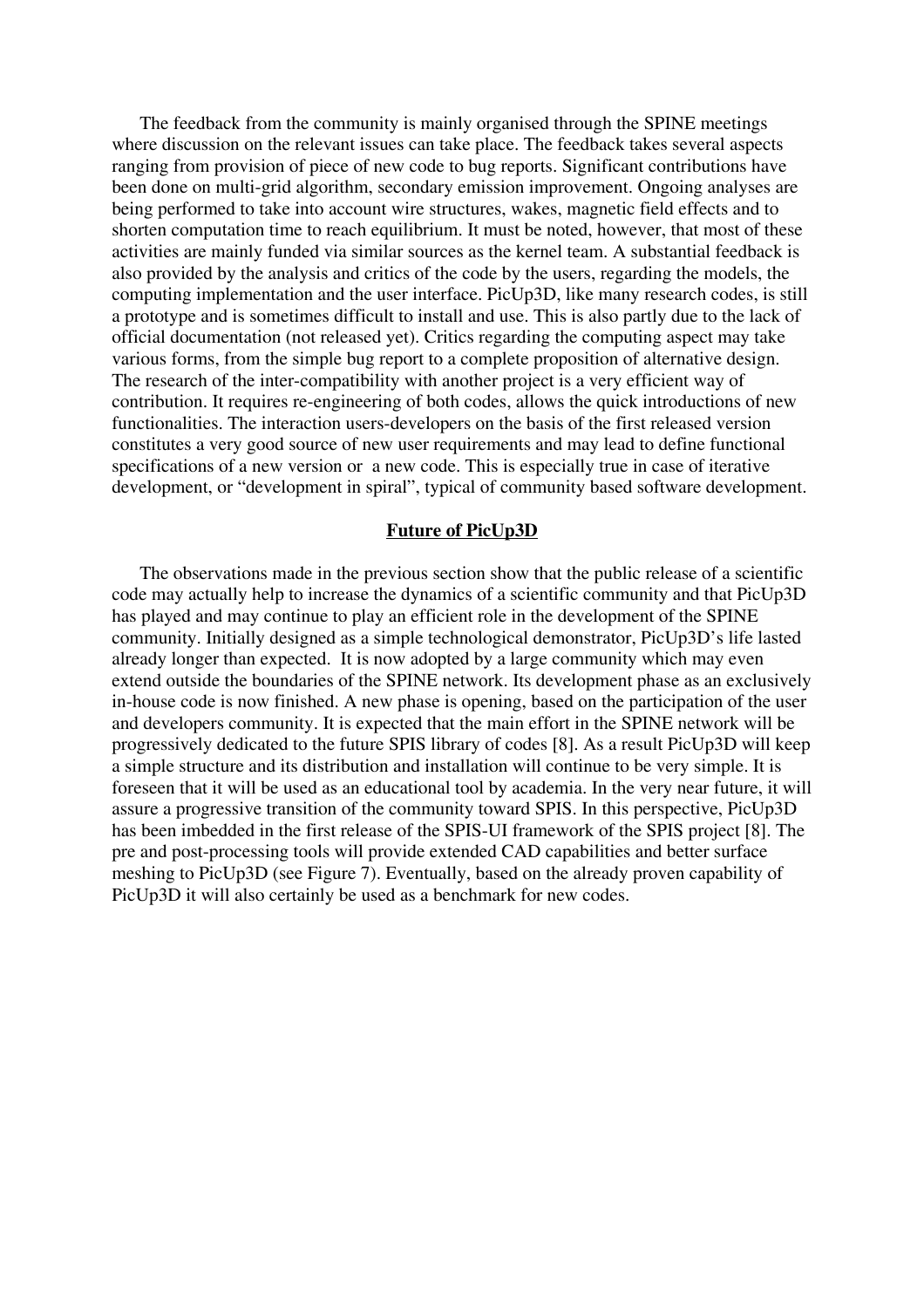



# **Conclusion**

Although it is still too early to draw a definitive conclusion about the new community based development phase of the PicUp3D project we can however notice a number of operational environment have confirmed the relevance of first principle based numerical models like 3D PIC simulations to address contemporary modelling requirements in spacecraft-plasma interactions. Tests and benchmarks have confirmed the capability of JAVA to perform large simulations with a reasonable computing cost. The JAVA language ass ociated to a simple object oriented design seems also very well adapted to a community based development and future extensions of the code. The open source approach allows a very large range of possible extensions and adaptations of the code around the core numerical kernel. The most successful test is presumably the popularity of the code gained in less than one year within the SPINE community and world-wide as evidenced by the number of successful achievements made with this project. Tests and applications performed in an references made to it in this conference.

## **Acknowledgments**

This study has been performed in the frame of the Spacecraft Plasma Interaction Network in Europe (SPINE) activities (cf. www.spis.org). We acknowledge useful discussions at the 5<sup>th</sup> SPINE workshop organised by J.-F. Roussel. The work of J. Forest has been performed in the frame of a PhD study co-supervised b y IRF-K and CETP partly funded under ESA contract No 13590/99/NL/MV) and a CNES grant.